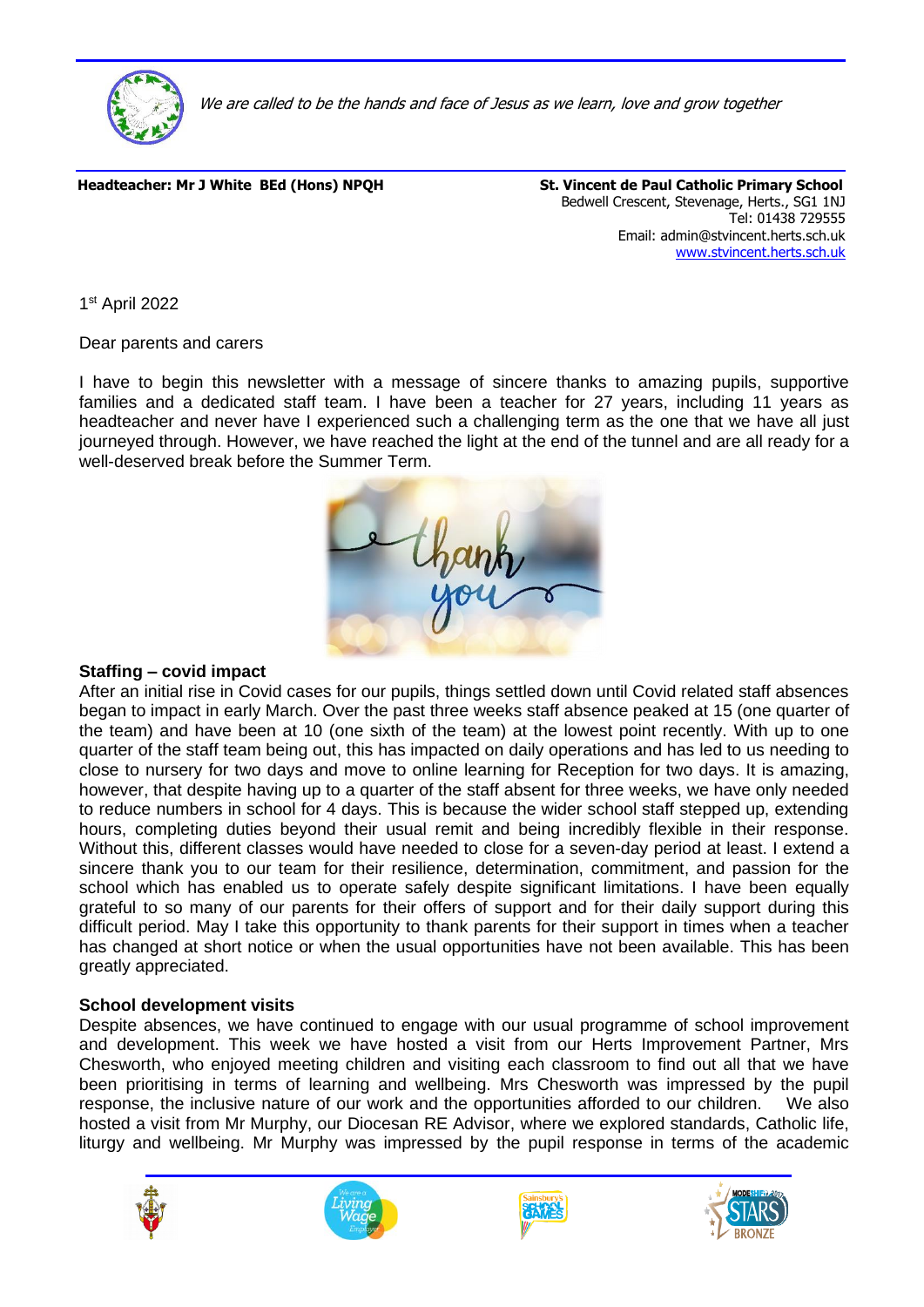experience, the spiritual connection and the Catholic social outreach that he witnessed. It is great to have our work affirmed as we plan our next steps.

## **Lenten charity**

Lent has been a fruitful time of social action in school. Our children have engaged each week in Food Bank Friday efforts and have shared much needed goods with three local foodbanks, supporting numerous families. In addition, practical support has been sent to the Ukraine in the form of medication and food parcels. A non-uniform day raised £445 for the Ukraine Disaster Relief Fund and £399 was raised through Easter raffles for Father Kakuba's Ugandan mission project. Thank you for your amazing generosity – this is our mission statement being lived out locally, nationally and internationally in such a beautiful manner - thank you!



### **Prayers for the Ukraine**

Pupils have been keen to support both practically and spiritually brothers and sisters in the Ukraine and those in surrounding areas. I have been impressed with the maturity of the pupils in KS2 who were keen to covert our Shrine to Our Lady in the hall into a Peace area. In this area, pupils have focused their prayers on the people of the Ukraine and of Russia, with a sincere hope for peace and justice for all. Needless to say, our prayers continue.









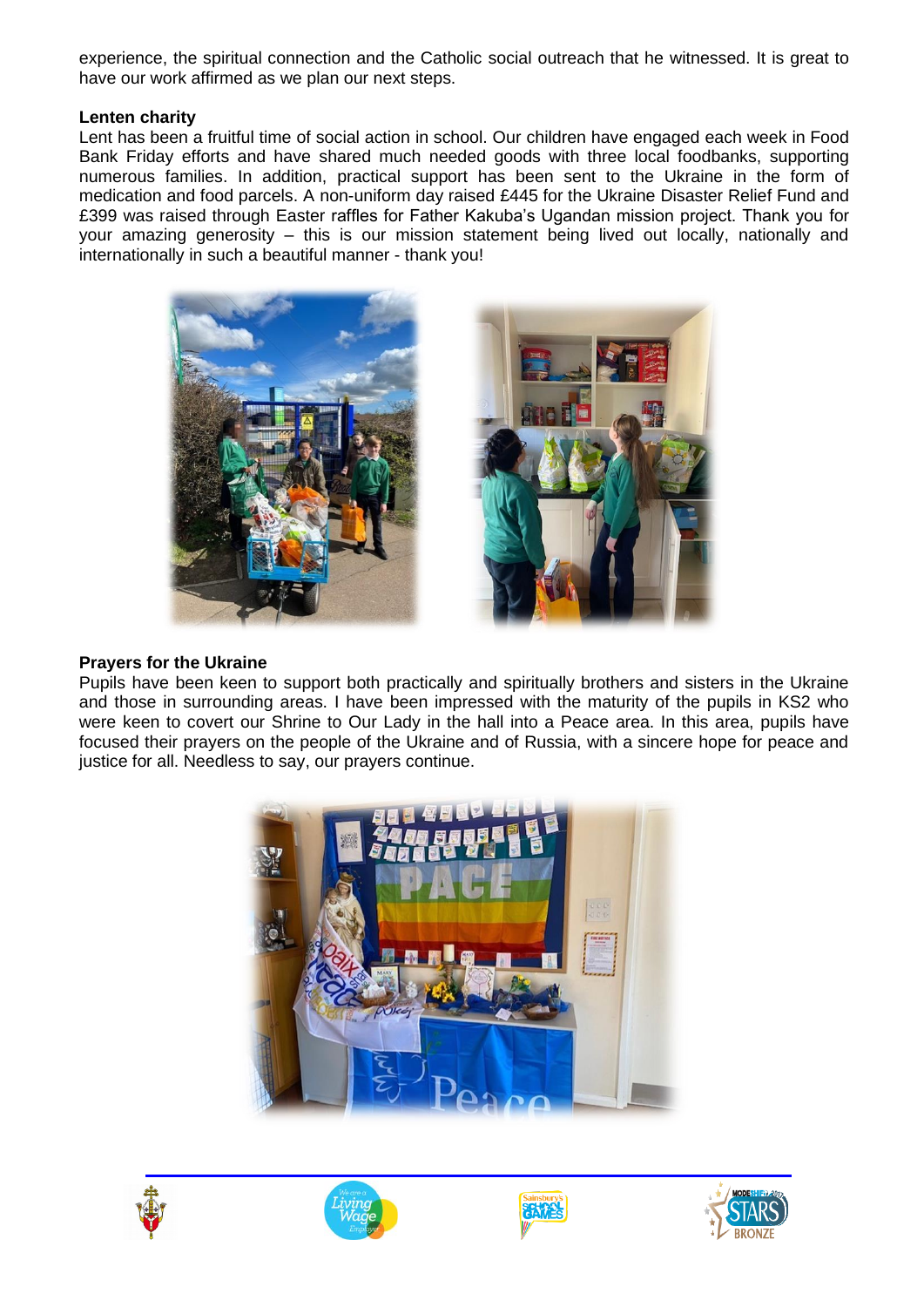# **Be Spirited**

Our Lenten preparations culminated this week in a special Be Spirited week where pupils across the school had the opportunity to engage in spiritual activities that enabled them to prepare themselves to approach Holy Week. Children have reflected on Gospel values in all Key Stages and have thought carefully about how they are ready to meet the Risen Christ at Easter. Our Be Spirited moments have been beautiful opportunities for the children simply 'to be' and to connect spiritually with the world around them. Both our Hertfordshire Improvement Partner and our Diocesan Advisor experienced these sessions and commented on the children's prayerful and reflective nature.



### **WhatsApp groups**

I understand that class WhatsApp groups can be useful to keep everyone in touch with things that are happening in school relevant to your child's year group. These groups, however, are unofficial and are not controlled or moderated by the school. Please could I ask that everyone is very careful about what is shared on them. There are some issues that are better explored via contact with class teachers who will be able to see a fuller picture. If we are not aware of an issue, it cannot be dealt with – please do keep us informed rather than attempting to resolve sensitive issues via a public forum. Recently, such events have caused difficulties in several classes. Please do contact us if there is an issue before reverting to social media – we may already have information that will put your mind at ease and, if not, will do our very best to resolve an issue sensitively and swiftly, keeping you informed.

### **After school procedures**

Please could I ask that children do not play with school equipment (including balls and hoops etc) after school. The school parliament have recently consulted with classes and are ready to restock the green playtime boxes with exciting equipment. This has been at a considerable financial cost, and we want to ensure that this equipment is protected. Please do not allow your children to access these boxes at the end of the day. Please could I also ask that you ensure that children (including younger siblings) do not ride scooters or bikes on the school premises as this presents an extra hazard on a busy site.

### **Parent consultations**

We are hoping to host face to face parent consultations shortly after we return from Easter. Watch out for details and dates to follow.

## **PSA fundraising**

Thank you to our newly formed PSA team this term. It has been wonderful to have a number of inperson events operating this term. A successful Year 2 cake sale raised a record breaking £353 and the mother's day gift sale was a hub of exciting activity, raising an amazing £772 Yesterday saw a popular environmentally friendly used school uniform sale which raised £325. Our next Bags to School collection will take place shortly after we return from Easter so if you are clearing out over the holidays, please keep this in mind. Collection bags will be shared when we return. Thank you to our







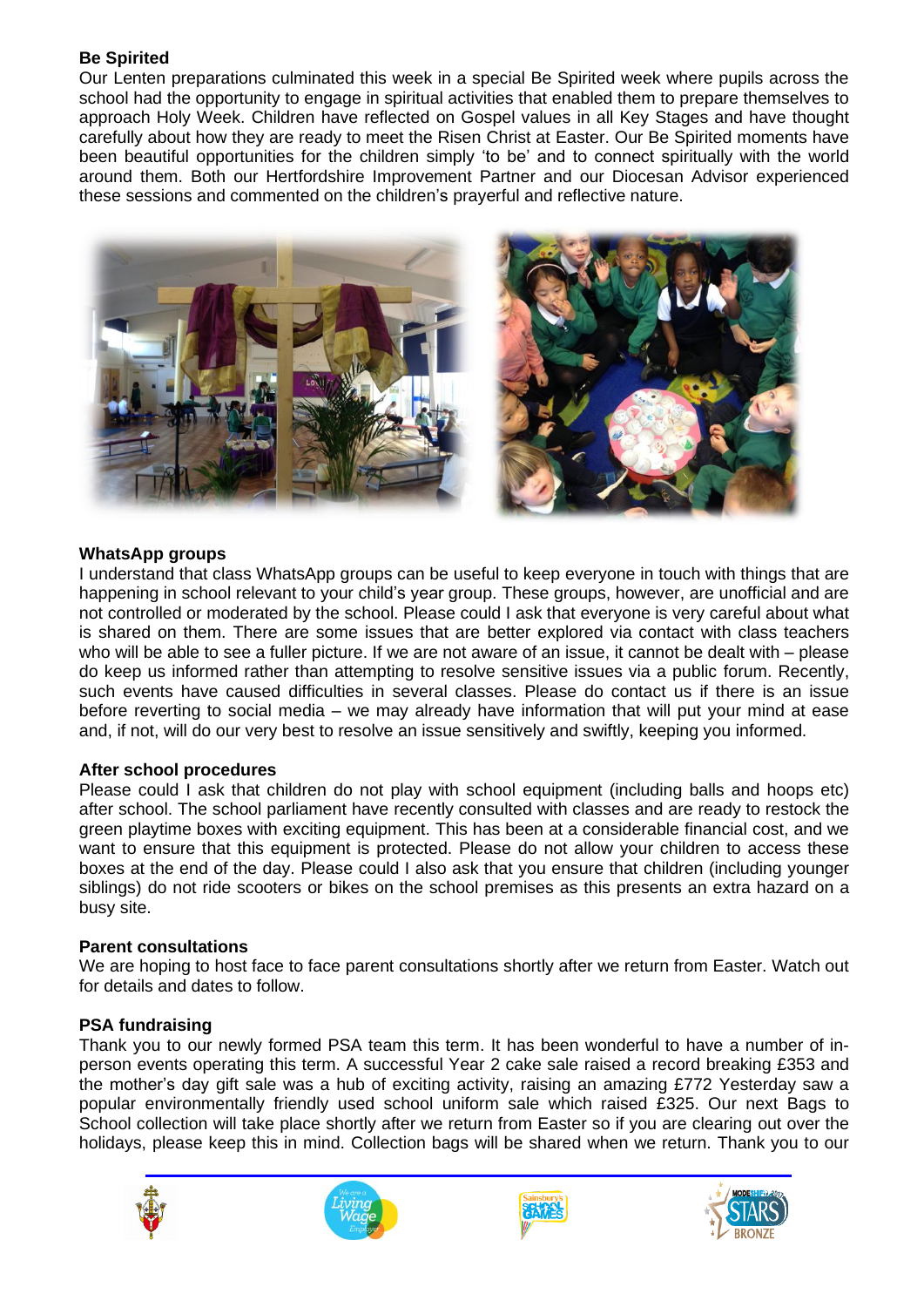new committee for their ideas and enthusiasm and to our parent body for supporting with generous donations.



### **Farewell and Good Luck**

This term we say farewell to Mrs Gaetos and Miss Marshall both of whom have given so much to our community over their time with us. We look forward to hearing of their future exciting adventures and thank them for all that they have gifted us during their time with us.

#### **Welcome to Mrs Whitty**

We also welcome Mrs Alex Whitty to our community, who will join us a as Deputy Headteacher after the Easter break. I know that you will all join me in welcome Mrs Whitty and making her feel at home upon her arrival. Please do introduce yourself to Mrs Whitty when you see her on the playground before and after school next term. We are very pleased to have her join us to complete our Senior Leadership Team and she looks forward to meeting you all!

Return to school after Easter is on Tuesday 19<sup>th</sup> April 2022.

#### **Easter**

I wish you all a reflective Holy Week and a peaceful Easter when it arrives. My prayer for you and your families is one of peace, happiness and love. My you all feel the joy of the season and the love of the community at this time.



May God bless you and those most dear to you.